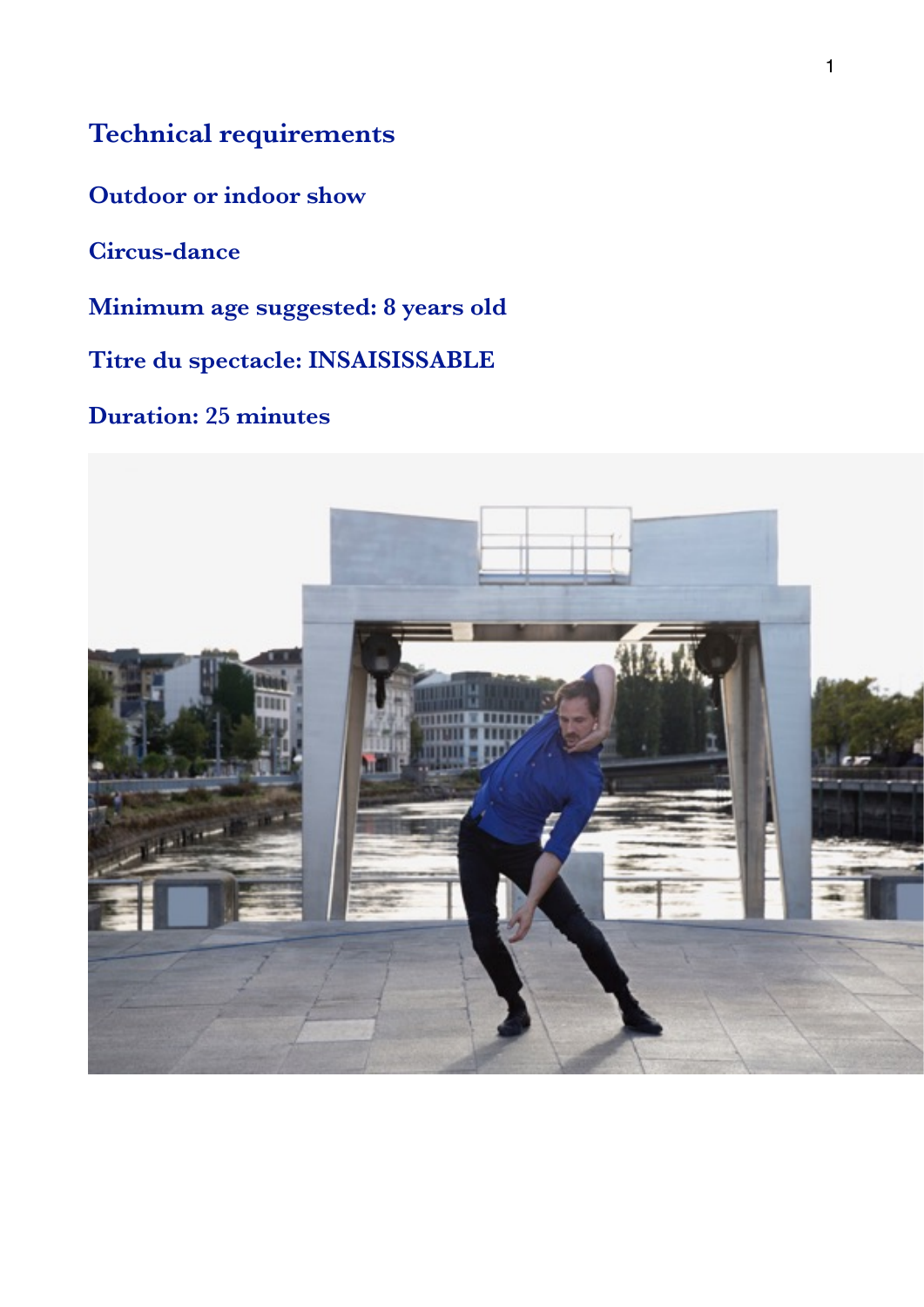**Team** 1 person on tour Artist: Joachim Ciocca

Transportation by public transportation from Geneva

### **Equipment needed for the presentation**

**The company provide:** 1 unicycle, blue rope, music on a laptop

#### **Organistor provide:**

A sound system with a cable jack (for laptop/Iphone) Indoor or by night outdoor: light system

## **Stage/spacing**

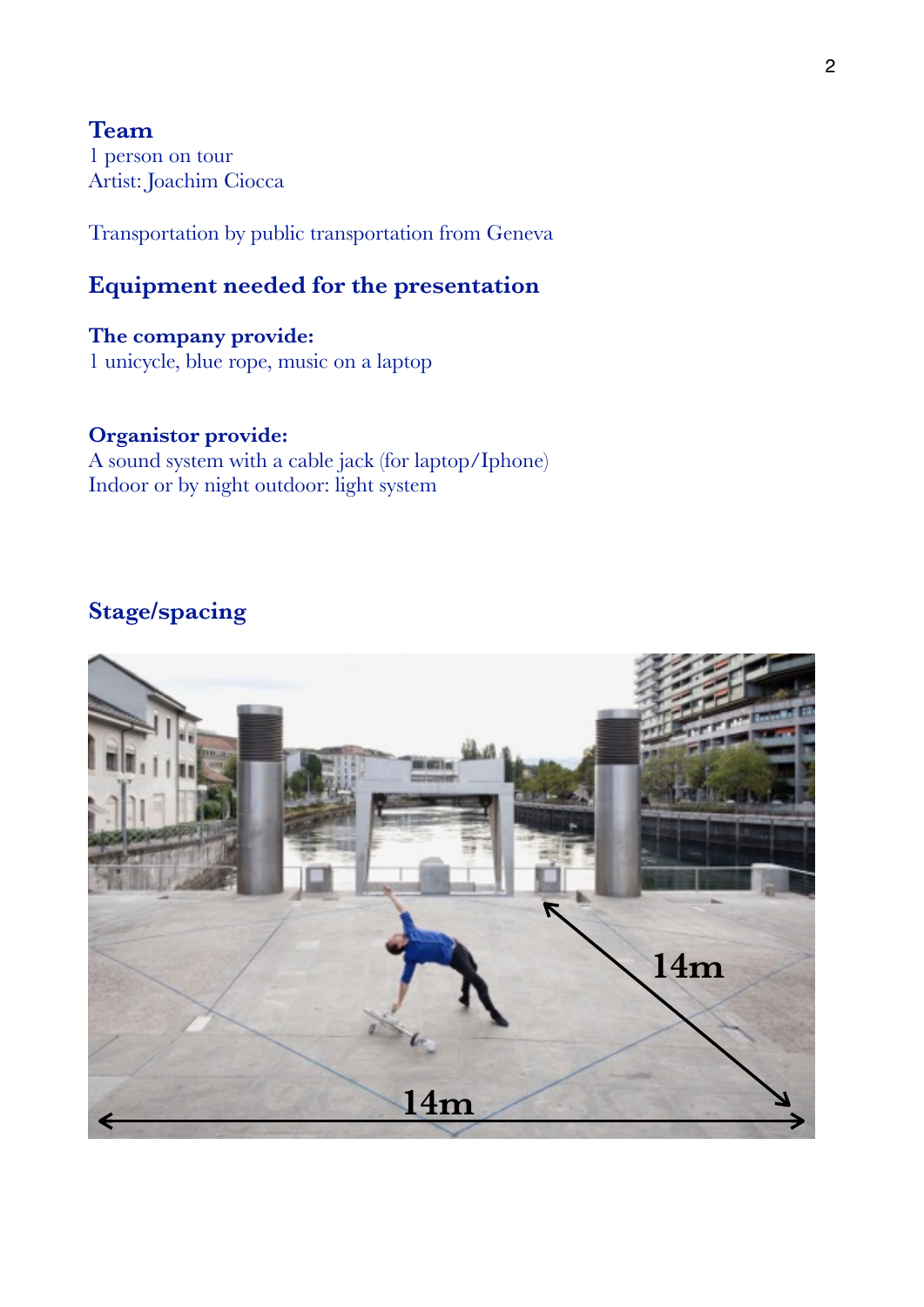*Insaisissable* can be perform indoor or outdoor, by day or night.

#### **Dimension: 14m/14m Minimum height: 3m Floor: Clean, flat, hard, level, without holes or pumps, dry**

Public can be : frontal, half-circle or in circle Indoor installation with lightning and sound: 2 hours Installation outdoor: 1 hour Démontage outdoor: 1/4 hour

Due to the movements executed on the floor and the technicals restrictions of the unicycle, **it is really important that the technical requirements are respected**. **If one condition is not possible in the venue, the organisator must inform the company.** 

#### **Needs**

Water and toilets close to the stage Electricity access close to the stage for the sound system Washing machine for more than one day of performances